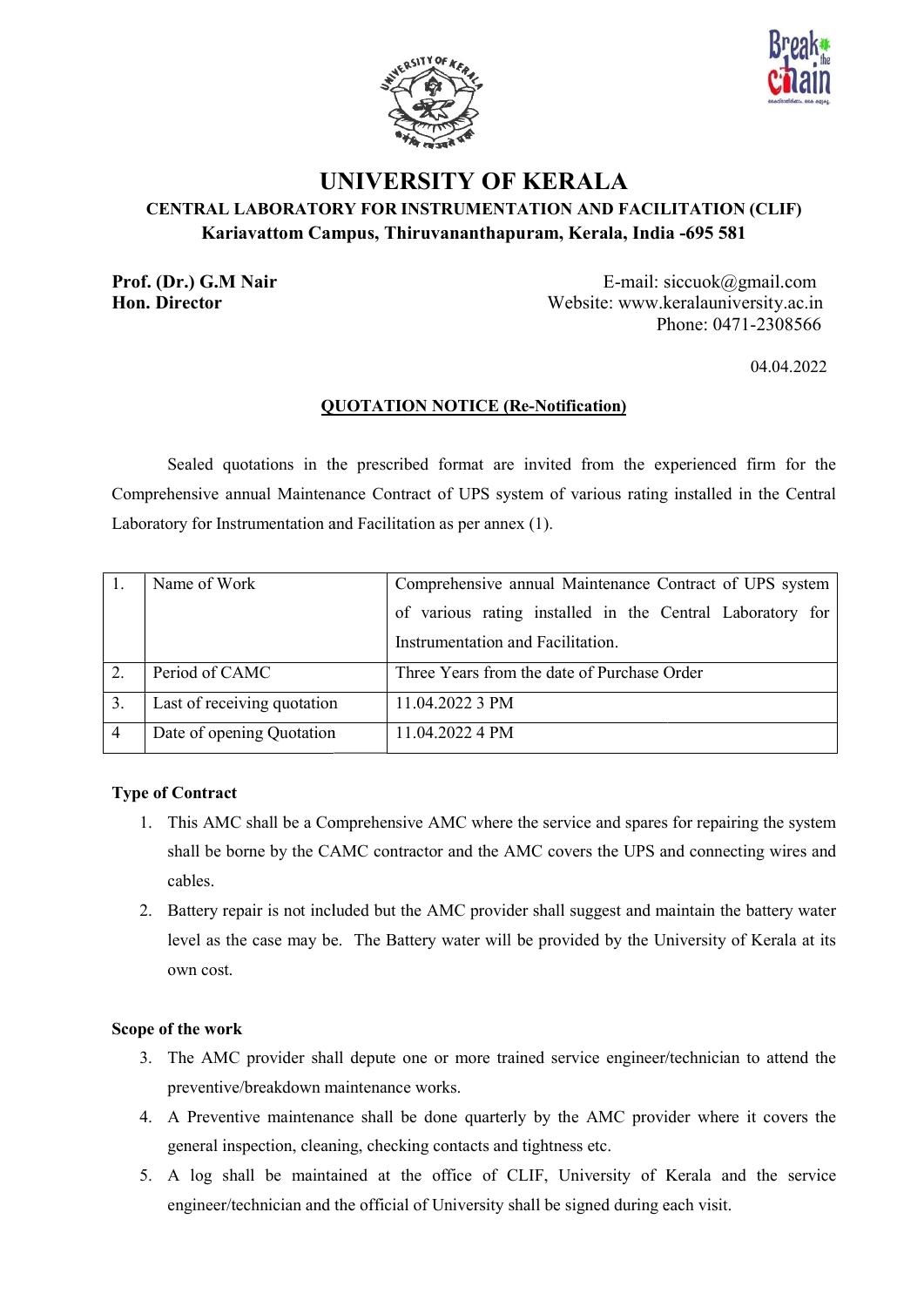- 6. During a breakdown of the equipment, the official from CLIF, University of Kerala shall inform the AMC provider over telephone or email ID and the AMC provider shall arrange one or more trained service engineer/technician to attend the event.
- 7. The Service engineer/technician shall attend the breakdown work between 10 A.M and 5 P.M. on working days within 24 hours-including night hours but excluding government holidays and rectify the problem and make the UPS function within 48 hours of registering the complaint.
- 8. In case the repair delayed beyond the above time frame, alternate arrangement shall be made by the AMC provider to replace the faulty UPS with a stand by equipment.

#### Down time penalty

- 9. The AMC provider shall be liable for downtime penalty for the period beyond 48 hours of registering complaint at a rate of Rs. 25/KVA per day per equipment per complaint. (Illustration: For a 3KVA equipment, if the resolution time is 96 hours, the Down time penalty will be  $25x3x2=Rs.150/-$
- 10. If any holidays occur within the first forty-eight hours of registering complaint, it will be excluded from calculating downtime penalty till the next working day.
- 11. If the University officials fail to make the equipment available for breakdown repair, such time will be excluded from calculating downtime penalty.
- 12. The cumulative down time penalty will be calculated periodically and will be deducted from the security deposit furnished. The firm shall compensate and pay whenever the 50% of security deposit is deducted as downtime penalty to continue the AMC.

## Responsibility of the AMC provider

- 13. The AMC provider shall be available 24x7x365 to register and attend the breakdown maintenance.
- 14. The AMC provider shall keep necessary spares of the equipment for attending the breakdown and preventive maintenance works.
- 15. The AMC provider shall make available trained service engineer/technician always.
- 16. Attend preventive maintenance work without invitation.
- 17. Provide telephone no. and email ID for registering the complaint and next higher official for escalating the complaint.
- 18. The CAMC shall continue with the new legal receiver subsequent to sale, name change, ownership change or any other format of change from existing company and the agreement will be binding to them also.

## Payment

- 19. The Payment shall be made after remitting the security deposit and executing agreement.
- 20. The payment amount will be the bill released on production of Bills and receipts.

## Force Major

21. Whatever contained in this terms and conditions, both parties are not liable to keep the agreement during events like natural calamity such as earthquake, lighting, flood, strike, riot, explosion/damage of batteries etc.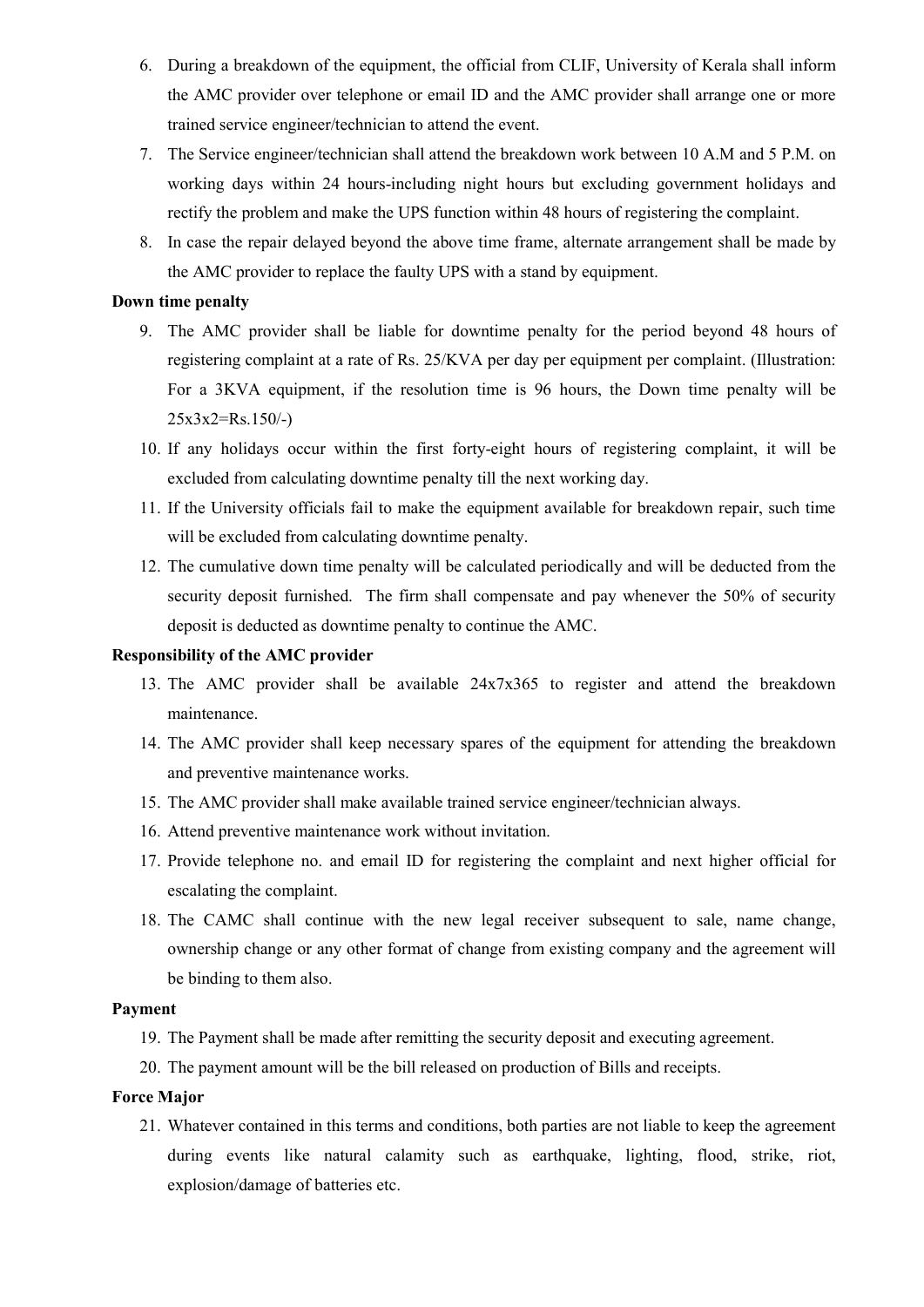22. Such period will be excluded from the performance period and for calculation of downtime penalty if any.

# General Terms and conditions

- 23. The participants shall be an experienced registered firm in repairing of UPS to 30KVA.
- 24. The Participants must have office and service engineers/technician available in the Thiruvananthapuram.
- 25. Interested participants may inspect the equipment installed in the CLIF, University of Kerala, Kariavattom Campus during official hours.
- 26. OEM or authorized dealers can place partial quote on their product.However, preference will be given for vendors who are willing to cover entire brands of products.
- 27. The quotation will be valid for a period of 90 days from date of its opening.
- 28. The successful bidder will be awarded the work and they shall execute an agreement in nonjudicial stamp paper with University of Kerala after payment of 5% of total CAMC amount as security deposit in the form of Bank guarantee.
- 29. In the event of unsatisfactory service by the vendor, the University of Kerala reserves the right to cancel the CAMC at any point of time and only pro-rate payment will be made for the service rendered.
- 30. The University of Kerala reserve the right accept or reject any quotations received in partial or full without assigning any reason thereof.
- 31. Documents to be submitted in the quotation
	- a. Registration details and address of firm
	- b. Details of offices/service Centre's in Thiruvananthapuram
	- c. Previous three-year experience and certificates from the Government /public sector firms.
	- d. Statement regarding the acceptance of the above terms and conditions
	- e. Financial Quote in prescribed format.
- 32. Participants shall send the quotation in the sealed cover superscripted "Quotation for CAMC of Various UPS installed in CLIF"and addressed to "The Honorary Director, CLIF, University of Kerala, Kariavattom Campus, Thiruvananthapuram-695581".

Sd/- Prof. (Dr.) G.M Nair Hon. Director, CLIF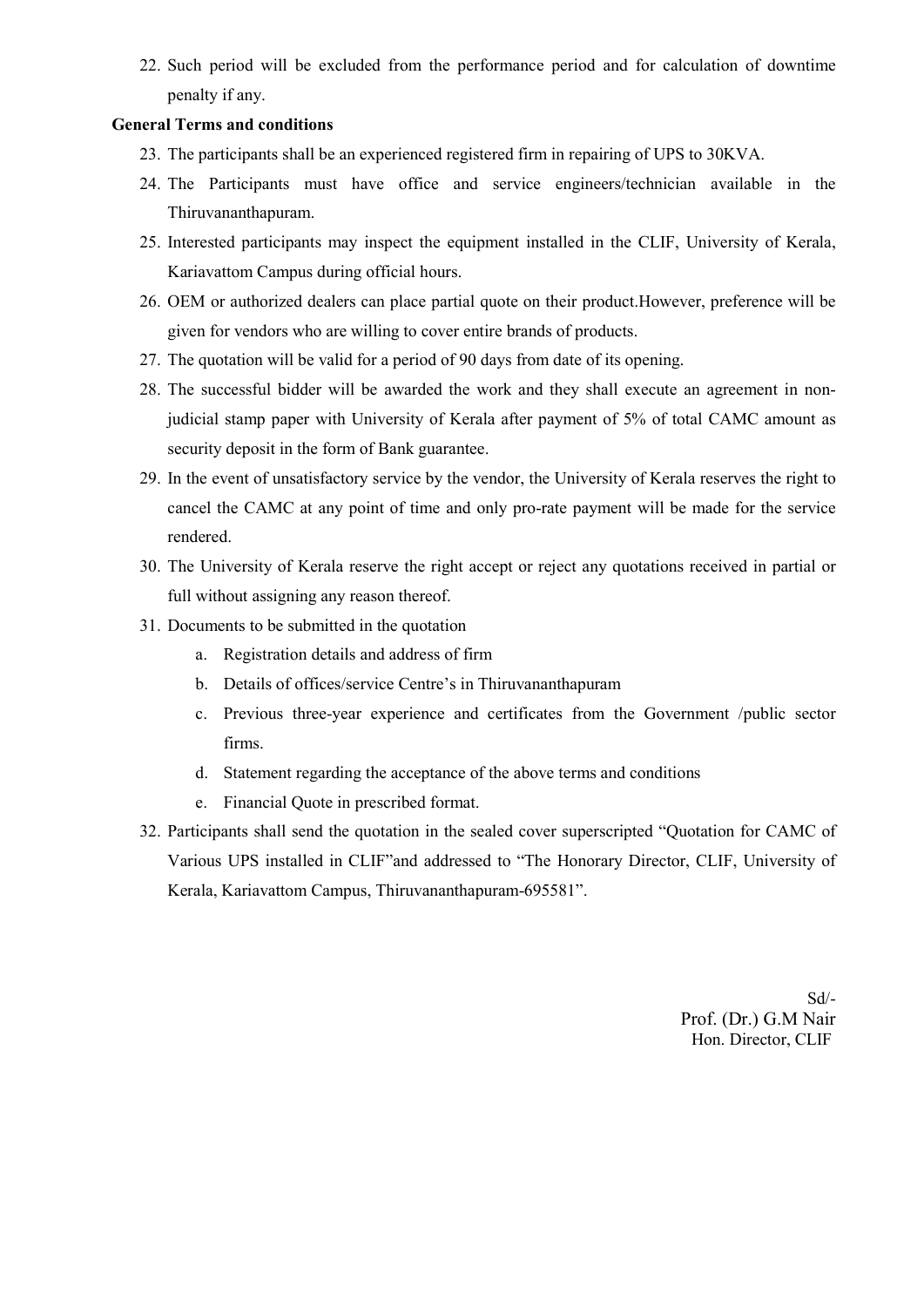Annexe1

| Sl No.         | <b>Item Description</b> | Location                              | <b>Remarks</b> |
|----------------|-------------------------|---------------------------------------|----------------|
| $\mathbf{1}$   | 3KVA<br>Greenpower      | AFM Room of CLIF, University          |                |
|                | <b>MAKE UPS</b>         | of Kerala, Kariavattom Campus         |                |
| $\overline{2}$ | 1KVA<br>Consule         | UV-VIS-NIR-Room OF CLIF,              |                |
|                | <b>MAKE UPS</b>         | University of Kerala, Kariavattom     |                |
|                |                         | Campus                                |                |
| $\overline{3}$ | 30KVA<br>lagatech       | <b>ICPMS</b><br>Room<br>of<br>CLIF,   |                |
|                | <b>MAKE UPS</b>         | University of Kerala, Kariavattom     |                |
|                |                         | Campus                                |                |
| 4              | 5KVA Supra MAKE         | Server Room of CLIF, University       |                |
|                | <b>UPS</b>              | of Kerala, Kariavattom Campus         |                |
| 5              | 6KVA<br>Hykon           | Server Room of CLIF, University       |                |
|                | <b>MAKE UPS</b>         | of Kerala, Kariavattom Campus         |                |
| 6              | 5KVAHykon MAKE          | CCF Room of University of             |                |
|                | <b>UPS</b>              | Kerala, Kariavattom Campus            |                |
| $\tau$         | 5KVAHykon MAKE          | CCF Room of CLIF, University          |                |
|                | <b>UPS</b>              | of Kerala, Kariavattom Campus         |                |
| 8              | Numeric<br>10KVA        | SEM Room of CLIF, University          |                |
|                | <b>MAKE UPS</b>         | of Kerala, Kariavattom Campus         |                |
| 9              | 6KVA<br>Emerson         | Confocal<br>of<br>Room<br>CLIF,       |                |
|                | <b>MAKE UPS</b>         | University of Kerala, Kariavattom     |                |
|                |                         | Campus                                |                |
| 10             | 5KVA<br>Numeric         | TGDTA/CHNS Room of CLIF,              |                |
|                | Make UPS (2 Nos)        | University of Kerala, Kariavattom     |                |
|                |                         | Campus                                |                |
| 11             | 2KVA IGA<br>Tech        | FTIR Room of CLIF, University         |                |
|                | Make UPS                | of Kerala, Kariavattom Campus         |                |
| 12             | 10KVA Numeric HP        | LCMS Room of CLIF, University         |                |
|                | Max                     | of Kerala, Kariavattom Campus         |                |
| 13             | Techser<br>20KVA        | XPS Room of CLIF, University          |                |
|                | Make UPS                | of Kerala, Kariavattom Campus         |                |
| 14             | 5KVA Power<br>One       | <b>SFS/XPS</b><br>Room<br>of<br>CLIF, |                |
|                | Make UPS                | University of Kerala, Kariavattom     |                |
|                |                         | Campus                                |                |
| 15             | 3KVA Better power       | LCMS/DNA Sequencing Room              |                |